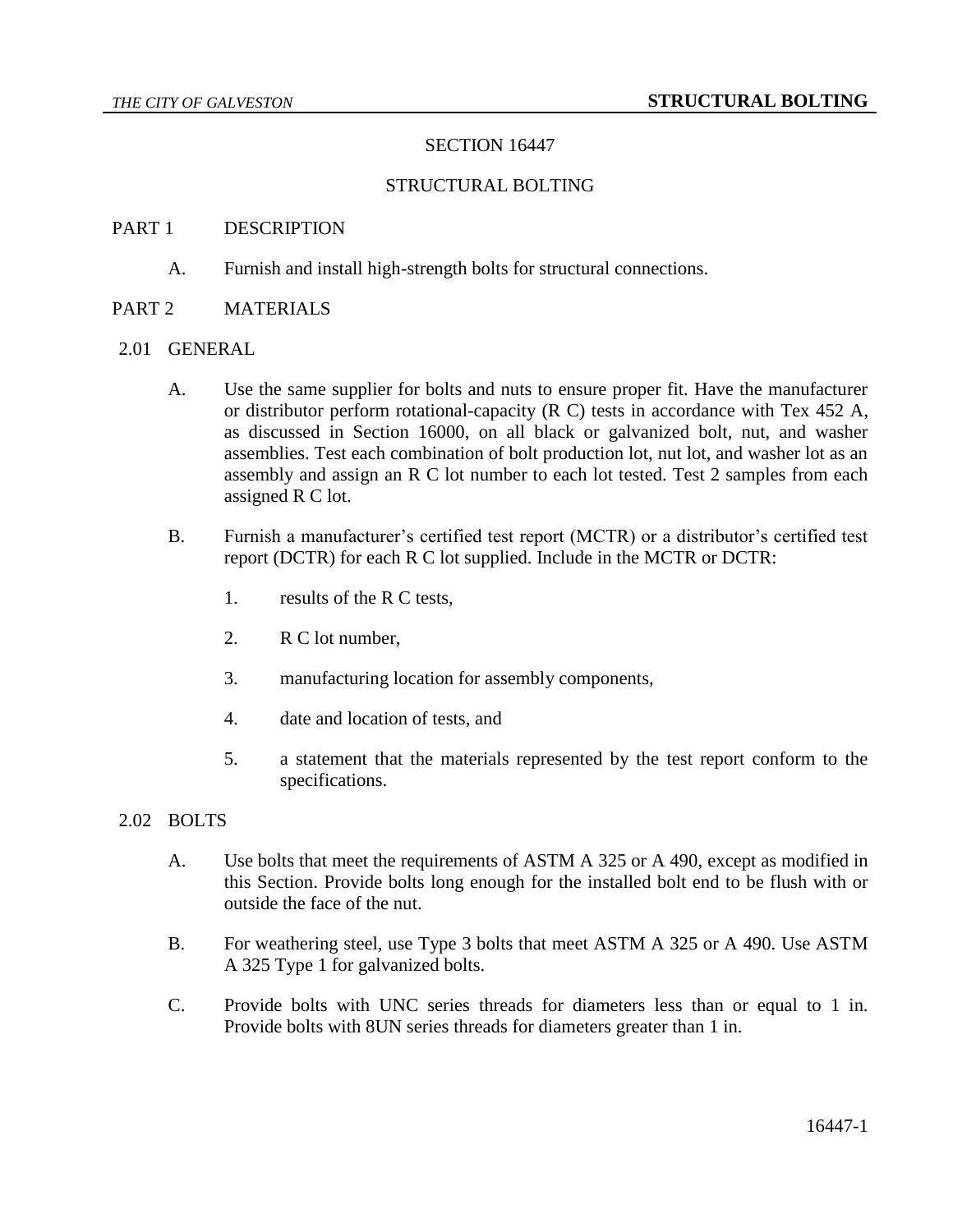## 2.03 NUTS

- A. Use nuts that meet the requirements of the applicable ASTM bolt specification (ASTM A 325 or A 490), and the applicable ASTM nut specification (ASTM A 563 or A 194), except that grade 2, C3, D, and D3 nuts must have a minimum Rockwell B hardness of 89.
- B. Provide nuts with UNC series threads for diameters less than or equal to 1 in. Provide nuts with 8UN series threads for diameters greater than 1 in.
- C. Ensure that galvanized nuts are lubricated with a lubricant containing a dye of a color that contrasts with the color of the galvanizing. If ASTM A 563 nuts will be galvanized, order them with supplemental requirement S2.

### 2.04 WASHERS

A. Use washers that meet the requirements of ASTM F 436, and the applicable ASTM bolt specification (ASTM A 325 or A 490).

### 2.05 STORAGE

A. Protect all bolts and nuts from dirt and moisture at the job site. Remove from protected storage only those bolts and nuts anticipated to be installed during a workday. Return unused fasteners to protected storage at the end of the day. Do not clean fasteners of lubricant present in the as-delivered condition. As directed, perform at the Contractor's expense a field R C test in accordance with Tex 452 A, as discussed in Section 16000, on any lot of fasteners that shows signs of rust, dirt, or loss of lubrication. If the fasteners fail the R C test, apply additional lubrication and rerun the R C test before installing bolts. Replace any fasteners that cannot be relubricated to pass the field R C test.

### 2.06 SAMPLING AND TESTING

A. High-strength bolts, nuts, and washers may be sampled in accordance with Tex 719 I, as discussed in Section 16000. Perform field R C tests as directed in accordance with Tex 452 A, as discussed in Section 16000. Perform installation verification tests required in Section 16447, Part 4, 4.01, "Equipment Preparation."

### 2.07 FITUP BOLTS AND ERECTION PINS

A. Provide fitup bolts of the same diameter as the connection bolts. Do not reuse galvanized bolts or ASTM A 490 bolts that have been used as fitup bolts. Provide a sufficient number of erection or drift pins, 1/32 in. larger than the bolt diameter.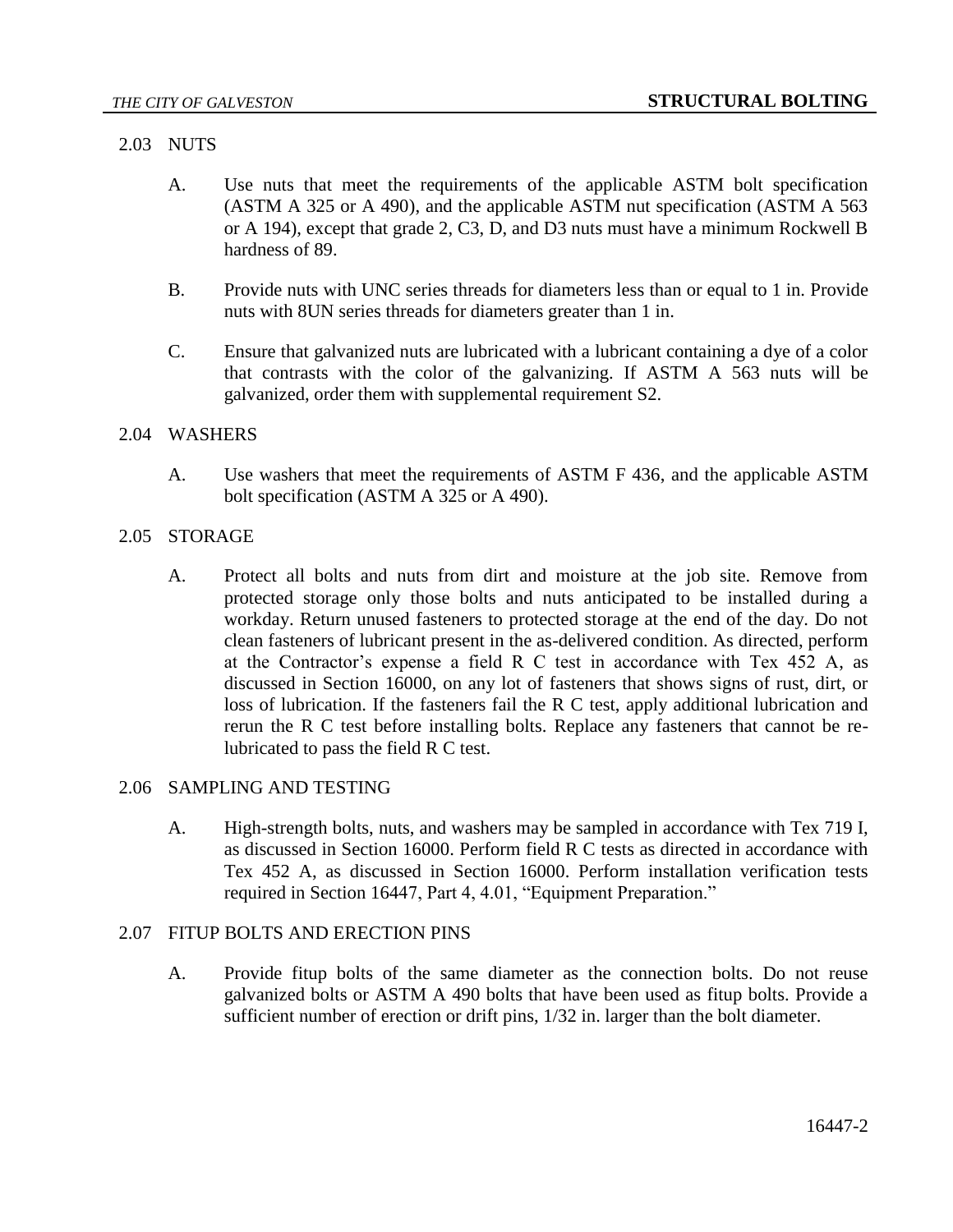#### 2.08 PAINT MARKERS

A. Provide white or yellow paint markers for marking bolts or nuts for wrench calibration, R C Tests, and bolt installation.

### PART 3 EQUIPMENT

#### 3.01 TESTING EQUIPMENT

A. Provide a calibrated tension-measuring device (Skidmore-Wilhelm or equivalent), calibrated torque wrench, and other accessories necessary to perform the installation verification test and the R C test and to calibrate hydraulic torque wrenches.

#### 3.02 WRENCHES

- A. Furnish either of the following types of wrenches.
	- 1. Air Driven Impact Wrenches
		- a. Furnish air-driven impact wrenches, air compressors, and related accessories of sufficient capacity to properly tension high-strength bolts. Impact wrenches should be of sufficient size and capacity to be able to tension fully a bolt in less than 15 seconds. Repair or replace any wrenches that are unable to apply full tension to a bolt within this time.
	- 2. Hydraulic Torque Wrenches
		- a. Furnish a calibrated hydraulic torque wrench, hydraulic pump, and related accessories capable of properly tensioning high-strength bolts. Calibrate the wrench to stall out or cut out completely when the bolt tension reaches 1.05 times the tension specified in Table 1. Calibrate the wrench by tensioning 3 bolts of each size in a calibrated tensionmeasuring device (Skidmore-Wilhelm or equivalent). When calibrating the wrench, mark each bolt and verify the rotation from snug-tight as specified in Section 16447, Part 4, 4.05, A, "Turn-of-the-Nut Method." Calibrate the wrench at least once each working day or as directed. Recalibrate the wrench for changes in bolt diameter; changes in bolt length greater than two bolt diameters; significant differences in the surface condition of the bolts, threads, nuts, or washers; or changes in the equipment or hose length.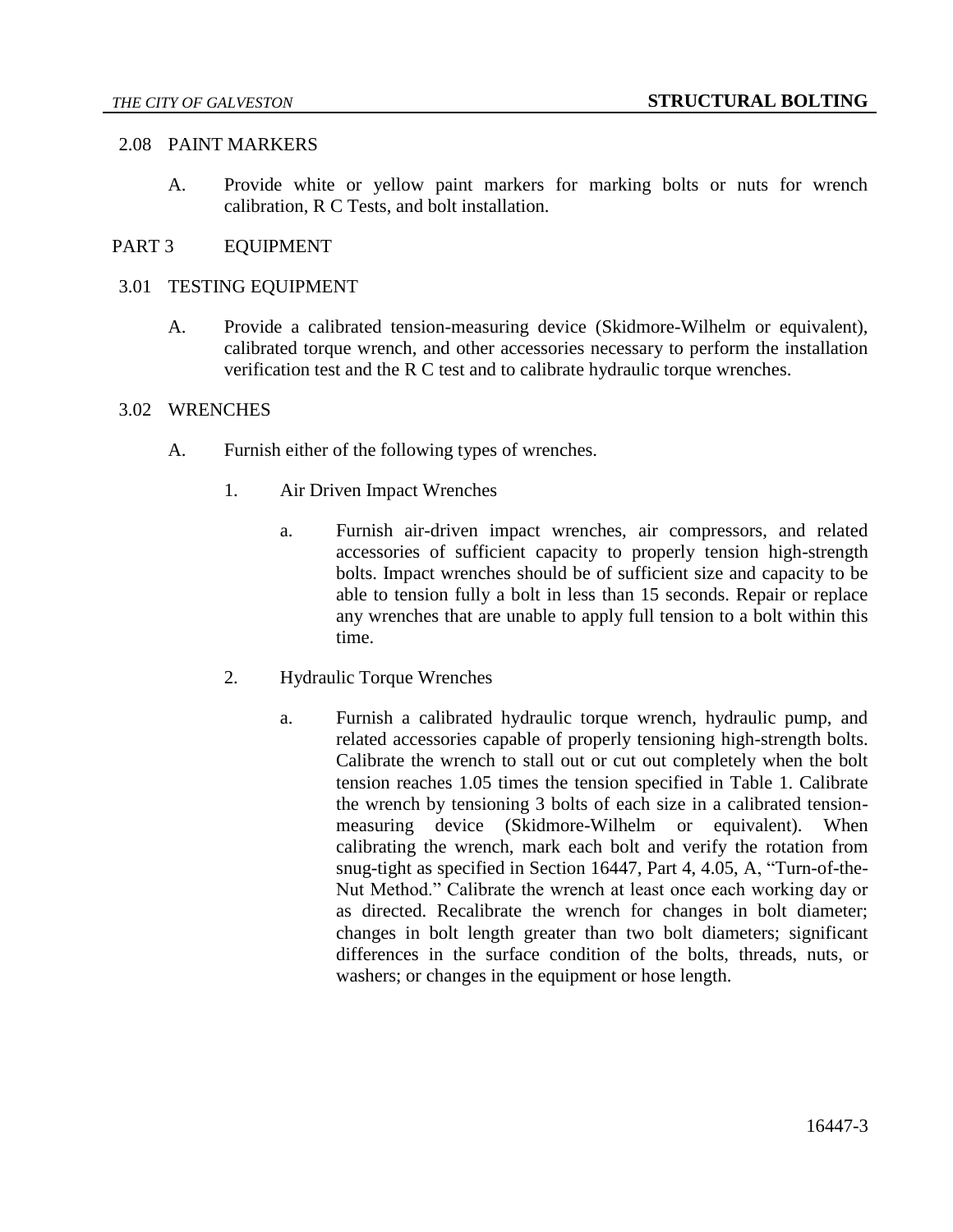### PART 4 CONSTRUCTION

### 4.01 EQUIPMENT PREPARATION

- A. Air-Driven Impact Wrench
	- 1. Before beginning bolting, perform an installation verification test on 3 complete fastener assemblies of each combination of diameter, length, grade, and lot to be installed. Use the bolting crew that will perform the actual work for the test, and perform the test in the presence of the Owner's Representative. Follow the bolt-tensioning procedures in Section 16447, Part 4, 4.05, "Bolt Tensioning." Use a calibrated tension-measuring device (Skidmore-Wilhelm or equivalent) to verify and demonstrate that the method for estimating the snug-tight condition and controlling the turns from snugtight develops a tension greater than 1.05 times the tension specified in Table 1. The snug-tight condition is defined as the tightness that exists when the plies of the joint are in firm contact.
- B. Hydraulic Torque Wrench
	- 1. Before beginning bolting, calibrate the wrench in accordance with Section 16447, Part 3, 3.02, A, 2, "Hydraulic Torque Wrenches." Use the bolting crew that will perform the actual work for the calibration and calibrate the wrench in the presence of the Owner's Representative. Follow the bolt-tensioning procedures in Section 16447, Part 4, 4.05, "Bolt Tensioning."

#### 4.02 GENERAL

- A. Ensure that all material within the grip of the bolt is steel. Do not allow any compressible material such as gaskets or insulation within the grip. Ensure that the slope of parts in contact with the bolt head or nut does not exceed 1:20 with respect to a plane normal to the bolt axis. Prepare all joint surfaces, including those in contact with the bolt heads, nuts, or washers, so that the surfaces are free of dirt, loose rust, loose mill scale, burrs, and other matter that would prevent solid seating of the parts.
- B. Replace any bolts and nuts installed for shipping purposes unless the shop drawings indicate that the shop-installed bolts are to be fully tensioned in the shop. Do not tension bolts that have been installed snug-tight in the shop. Remove any bolts installed snug-tight in the shop and replace them with new bolts. Inspect and prepare the joint surfaces after removing shop-installed bolts that are not fully tensioned in the shop.
- C. Provide a hardened washer under either the nut or the bolt head, whichever is turned during tensioning. Install hardened washers under both the nut and bolt head of ASTM A 490 bolts when the outer plies being fastened have a yield strength less than 40 ksi.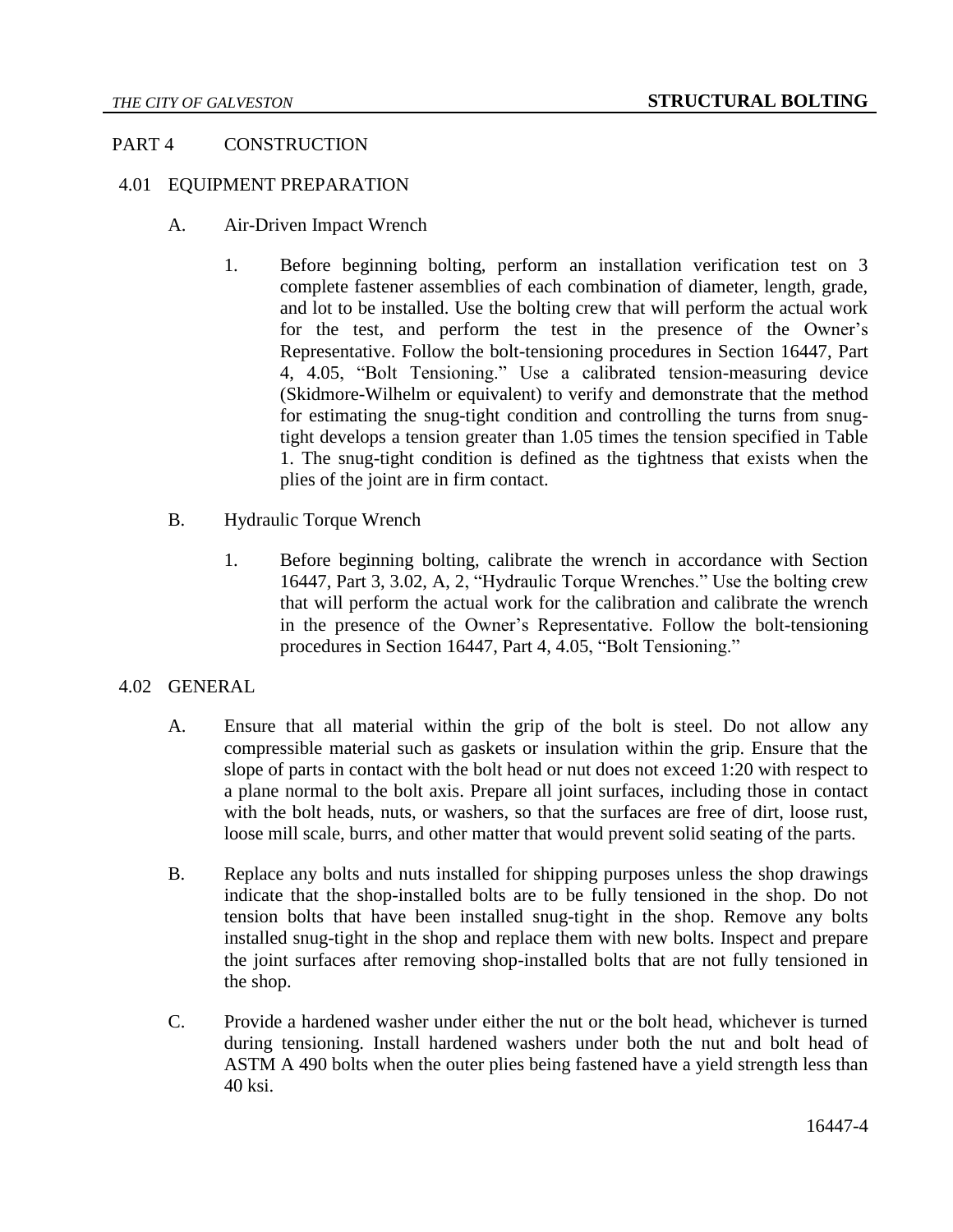- D. Tension all bolts to provide the minimum bolt tension values given in Table 1.
- E. Erect steel in conformance with Section 16441, "Steel Structures." Do not tack-weld any parts to eliminate fitup bolts or to hold parts together while bolting.

| Table 1<br><b>Bolt Tension</b> |                         |                         |  |  |
|--------------------------------|-------------------------|-------------------------|--|--|
|                                |                         |                         |  |  |
| Size, in.                      | <b>ASTM A 325 Bolts</b> | <b>ASTM A 490 Bolts</b> |  |  |
| 1/2                            | 12                      | 15                      |  |  |
| 5/8                            | 19                      | 24                      |  |  |
| 3/4                            | 28                      | 35                      |  |  |
| 7/8                            | 39                      | 49                      |  |  |
| 1                              | 51                      | 64                      |  |  |
| $1 - 1/8$                      | 56                      | 80                      |  |  |
| $1 - 1/4$                      | 71                      | 102                     |  |  |
| $1 - \frac{3}{8}$              | 85                      | 121                     |  |  |
|                                |                         |                         |  |  |
| $1 - 1/2$                      | 103                     | 148                     |  |  |

### 4.03 PREPARATION OF FAYING SURFACES

- A. If faying surfaces will be painted, ensure that the primer used is documented to have the required slip and creep characteristics to meet the specified mean slip coefficient as determined by "Testing Method to Determine the Slip Coefficient for Coatings Used in Bolted Joints" in the Research Council on Structural Connections' *Specification for Structural Joints Using ASTM A325 or A490 Bolts*. If no mean slip coefficient or corresponding surface condition is specified, do not paint faying surfaces without approval.
- B. Perform blast-cleaning or painting of faying surfaces in accordance with Section 16446, "Cleaning and Painting Steel." Provide an SSPC SP 10 blast-cleaning if surfaces to be in contact after final bolting will be left unpainted. Do not wire-brush uncoated faying surfaces. Roughen galvanized faying surfaces by hand wirebrushing. Ensure that the required finish exists at the time of bolting.

#### 4.04 BOLT INSTALLATION

- A. Use the following procedure for bolt installation of a complete connection:
	- 1. Fair-Up Holes
		- a. Use a minimum number of erection or drift pins, as directed, in the holes to "fair-up" all holes.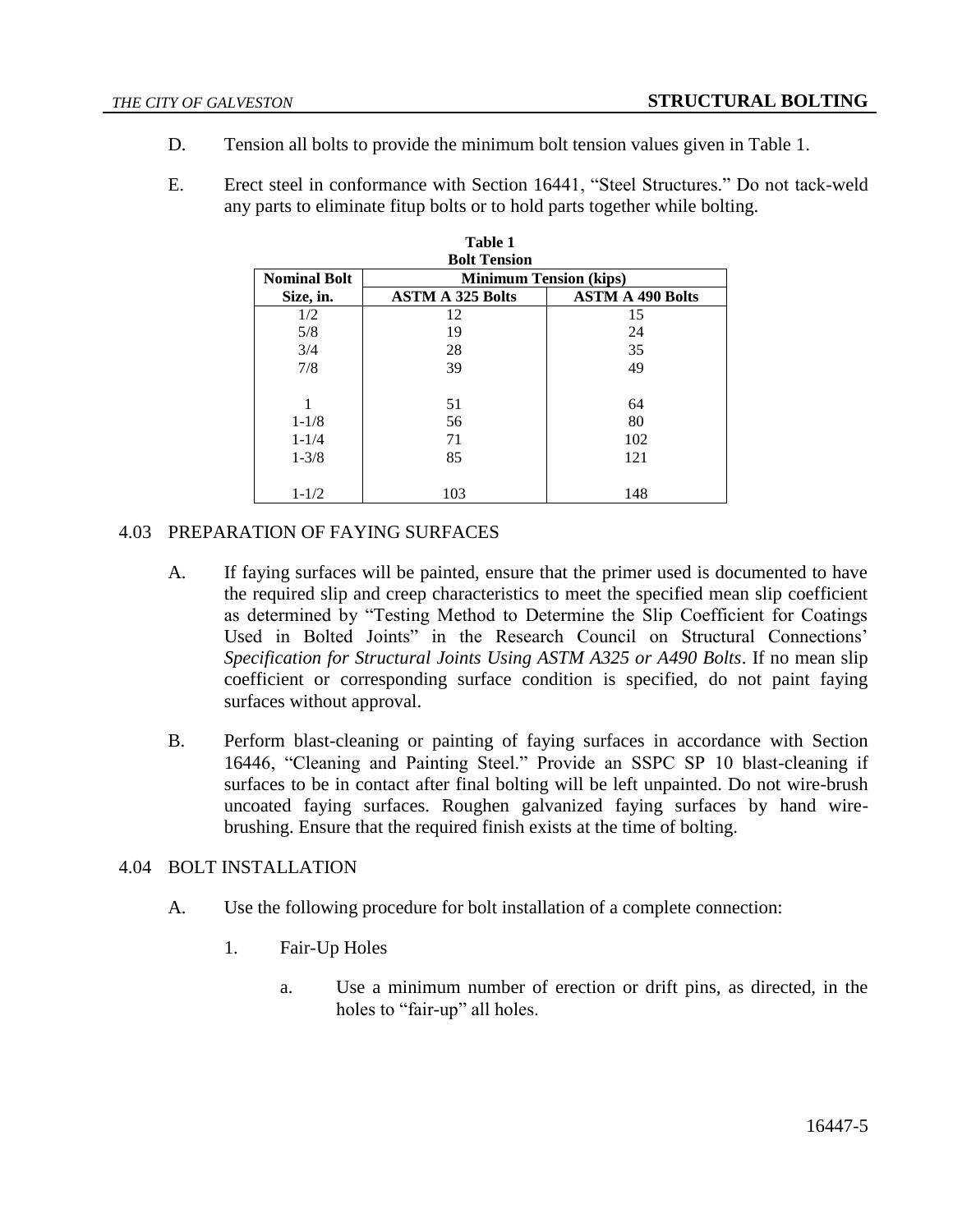- 2. Install Bolts
	- a. Install bolts in all remaining holes of the connection. Do not use excessive force, which results in damage to the threads, to install the bolts. If force is required to install the bolts, increase the number of erection or drift pins as necessary to align the holes. Do not ream the holes unless approved. If approved, ream the holes in accordance with Section 16441, Part 3, 3.11, D, "Misfits." Remove the erection or drift pins and install bolts in these holes. Bring the connection to a full snug-tight condition by snugging systematically from the most rigid part of the connection to the free edges. The snug-tight condition is defined as the tightness that exists when the plies of the joint are in firm, full contact. A snug-tight condition can usually be attained by a few impacts of an impact wrench or the full effort of a worker using an ordinary spud wrench as demonstrated in the installation verification test. As necessary, re-snug previously snugged bolts that may have relaxed as a result of the subsequent snugging of adjacent bolts to insure that all bolts are simultaneously snug-tight and the connection plates are in full contact.
	- b. If snugging does not bring the plies of the joint into full contact, fully tighten a minimum number of bolts as directed until the plies are in full contact. Mark these bolts as fitup bolts. A non-galvanized ASTM A 325 bolt of the same diameter may be used as a fitup bolt in connections requiring the use of galvanized ASTM A 325 bolts or ASTM A 490 bolts. Re-snug all remaining bolts.
- 3. Tension Bolts
	- a. Tension all bolts other than the fitup bolts in accordance with Section 16447, Part 4, 4.05, "Bolt Tensioning." Loosen all fitup bolts after tensioning all the other bolts in the connection. Ungalvanized ASTM A 325 bolts used as fitup bolts may be reused in a connection using this type of bolt. Replace all galvanized bolts and ASTM A 490 bolts used as fitup bolts. Tension these remaining untensioned bolts in accordance with Section 16447, Part 4, 4.05.
- 4. Bolt Reuse
	- a. Do not reuse ASTM A 490 or galvanized ASTM A 325 bolts. Ungalvanized ASTM A 325 bolts may be reused one time if the threads have not been damaged. Retensioning previously tensioned bolts loosened by the tensioning of adjacent bolts is not considered to be reuse.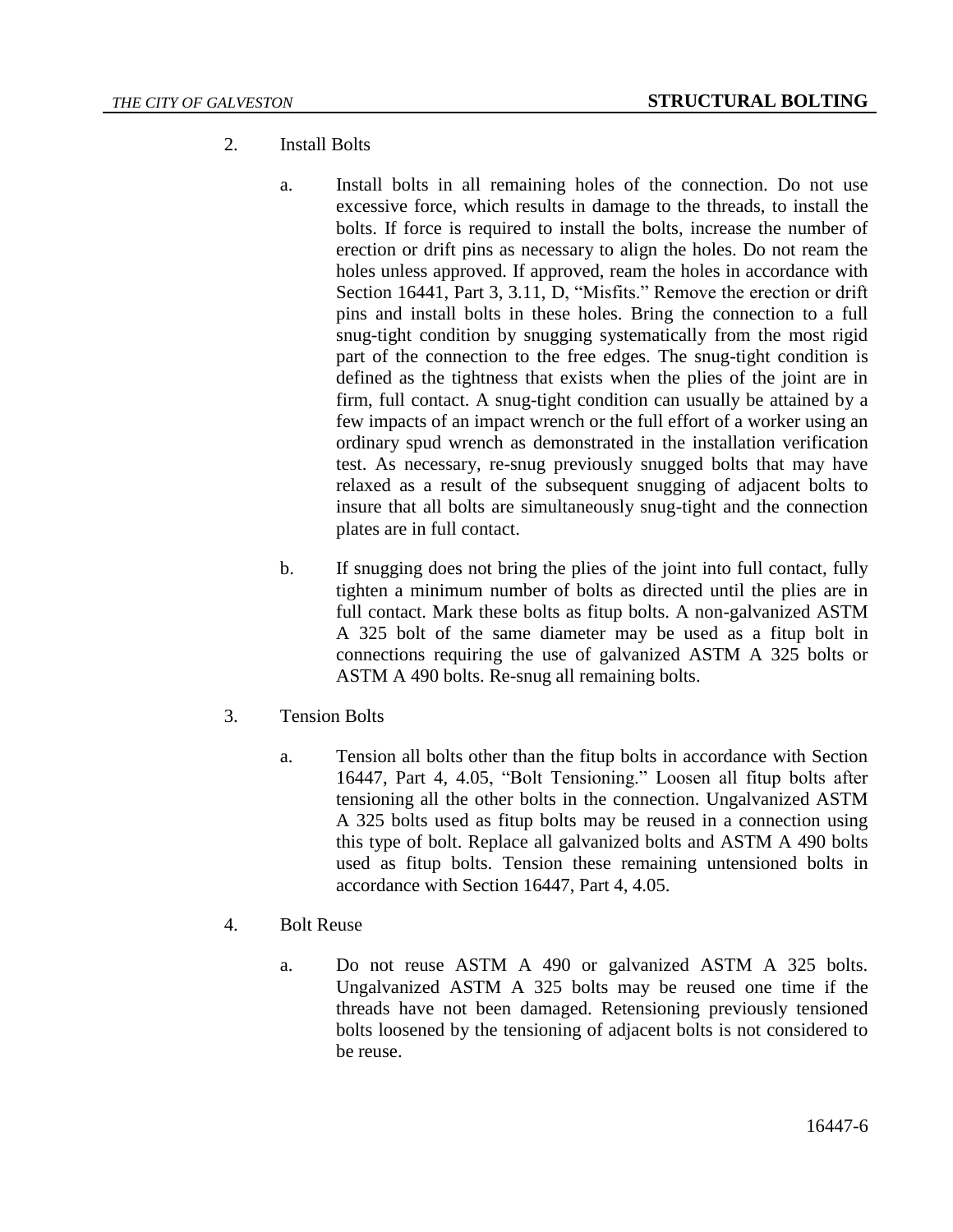#### 4.05 BOLT TENSIONING

- A. Install bolts and bring them to a snug-tight condition in the sequence described in Section 16447, Part 4, 4.04, "Bolt Installation." Use either the turn-of-the-nut method or the calibrated wrench method to tension high-strength bolts. For either method, ensure that the element not turned by the wrench (bolt head or nut) does not rotate.
	- 1. Turn of the Nut Method
		- a. Match-mark the nuts and the protruding bolt ends after the bolts have been brought up to snug-tight condition and before final tensioning so that actual rotation can be determined. Tension all bolts in the connection to their final tension by the amount of rotation specified in Table 2. Start final tensioning at the center or most rigid part of the connection and progress toward the free edges.
	- 2. Calibrated Wrench Method
		- a. Use a calibrated hydraulic torque wrench to tension all bolts to 1.05 times the tension given in Table 1 after they have been brought to the snug-tight condition. Calibrate the wrench in accordance with Section 16447, Part 3, 3.02, A, 2, "Hydraulic Torque Wrenches." Start tensioning at the most rigid part of the connection and proceed to the free edges. Return the wrench to re-tension previously tensioned bolts that may have relaxed as a result of the subsequent tensioning of adjacent bolts. Place marks on the socket at one-third points so that the amount of rotation can be visually determined.